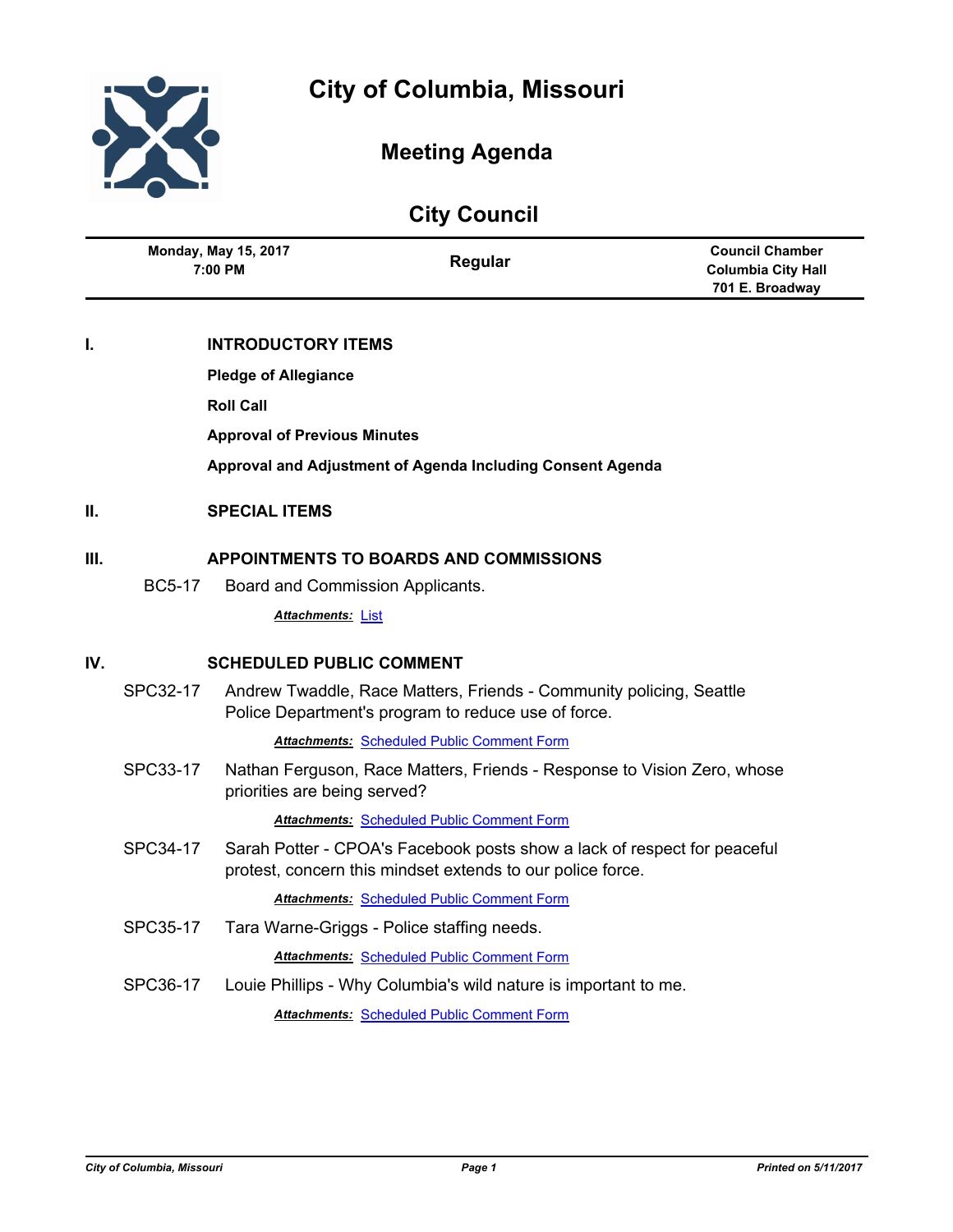#### **V. PUBLIC HEARINGS**

PH13-17 Proposed construction of the FY 2017 sanitary sewer main and manhole rehabilitation project.

*Recommended Action:* [Need Motion/Mayor Memo]

**Attachments: [Council Memo](http://gocolumbiamo.legistar.com/gateway.aspx?M=F&ID=5e1e9424-75e3-446f-b751-e1272623d372.docx)** 

[Diagram](http://gocolumbiamo.legistar.com/gateway.aspx?M=F&ID=faaaa4d2-6e75-42b8-b73c-b170c8d7c781.pdf)

[Structural Scope](http://gocolumbiamo.legistar.com/gateway.aspx?M=F&ID=d99ec66e-4b29-4fa3-9848-429b1c2e760a.pdf)

[I & I Scope](http://gocolumbiamo.legistar.com/gateway.aspx?M=F&ID=65861473-7284-428d-9184-86233cdb6a32.pdf)

PH14-17 Proposed construction of the Bingham Road and Ridgeley Road PCCE #16 sanitary sewer improvement project.

*Recommended Action:* [Need Motion/Mayor Memo]

**Attachments: [Council Memo](http://gocolumbiamo.legistar.com/gateway.aspx?M=F&ID=3f9ff585-63cb-4ff5-961e-32d318613f6e.docx)** 

**[Diagram](http://gocolumbiamo.legistar.com/gateway.aspx?M=F&ID=5b5f7271-afc4-4090-a8a3-bba9173339e6.pdf)** 

#### [Contact Log](http://gocolumbiamo.legistar.com/gateway.aspx?M=F&ID=e69804b1-4f17-40a5-aafd-597a07ea24e6.pdf)

PH15-17 Proposed design and construction of sanitary sewers to serve the Henderson Branch Watershed.

*Recommended Action:* [Need Motion/Mayor Memo]

**Attachments: [Council Memo](http://gocolumbiamo.legistar.com/gateway.aspx?M=F&ID=cb0492a1-48e3-4f02-bfbf-10fef8569a6e.docx)** 

**[Diagram](http://gocolumbiamo.legistar.com/gateway.aspx?M=F&ID=a28d782b-aa15-4508-90f8-7f4dbc9ac5ee.pdf)** 

[Correspondence from HDR](http://gocolumbiamo.legistar.com/gateway.aspx?M=F&ID=02007690-4363-436c-83ba-3eeb805f58ed.pdf)

## **VI. OLD BUSINESS**

#### **VII. CONSENT AGENDA**

B127-17 Approving the Columbia College Master Plan Update (Case #17-87). *Recommended Action:* [2nd Read & Vote/Mayor Memo]

**Attachments: [Council Memo](http://gocolumbiamo.legistar.com/gateway.aspx?M=F&ID=d56cc62f-ba4b-41ea-83a8-70b800d1be71.docx)** 

[Locator Maps](http://gocolumbiamo.legistar.com/gateway.aspx?M=F&ID=a476dd1c-0ada-45c6-b8e6-ba291015c611.pdf)

[Staff Report to Planning and Zoning Commission](http://gocolumbiamo.legistar.com/gateway.aspx?M=F&ID=62d2fd4d-d30c-4f43-8b97-94395bffd5d7.docx)

[Excerpts from Minutes](http://gocolumbiamo.legistar.com/gateway.aspx?M=F&ID=92dadeff-594a-4343-910f-f2f2898d278a.docx)

**[Ordinance](http://gocolumbiamo.legistar.com/gateway.aspx?M=F&ID=19d995bd-e7d3-4935-bade-7f0fd2468bb0.doc)** 

[Exhibit A to Ordinance](http://gocolumbiamo.legistar.com/gateway.aspx?M=F&ID=00001a1b-9b91-452b-9d3c-6e62542c22e5.pdf)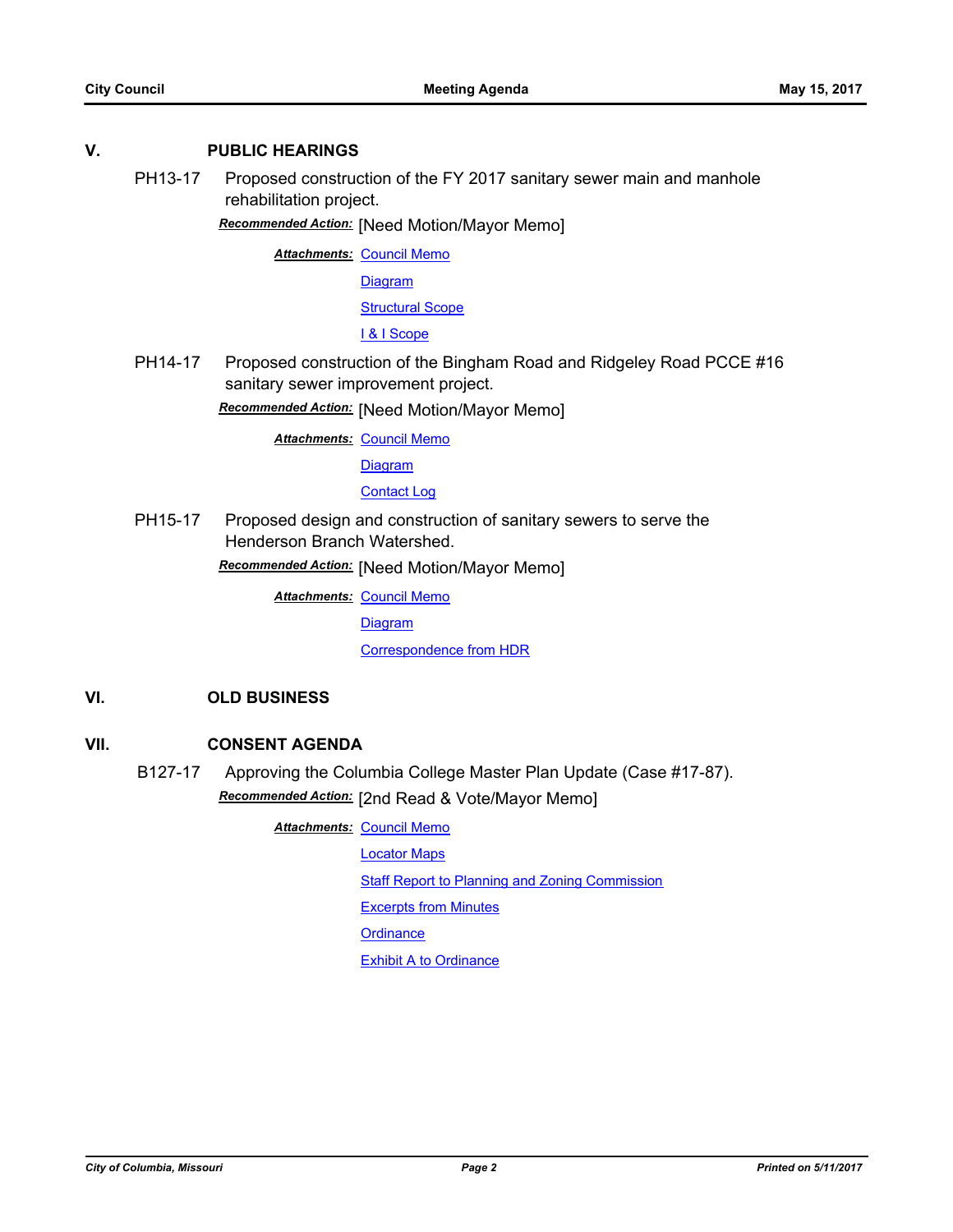B128-17 Vacating an existing utility easement across Lots 45 and 54 of Deerfield Ridge, Plat 2; directing the City Clerk to have a copy of this ordinance recorded (Case #17-98).

*Recommended Action:* [2nd Read & Vote/Mayor Memo]

**Attachments: [Council Memo](http://gocolumbiamo.legistar.com/gateway.aspx?M=F&ID=95440fd2-6e1a-45dd-b158-81a30686a6f2.docx)** 

[Locator Maps](http://gocolumbiamo.legistar.com/gateway.aspx?M=F&ID=6db73848-bc7e-4597-b093-746b778eaed0.pdf)

[Vacation Graphic](http://gocolumbiamo.legistar.com/gateway.aspx?M=F&ID=da1927a0-b8b7-47b8-80da-909282098676.pdf)

**[Ordinance](http://gocolumbiamo.legistar.com/gateway.aspx?M=F&ID=1dd5a7be-f7e3-47e4-bc15-4d14e3b00316.doc)** 

B129-17 Vacating a right-of-way easement, a utility easement, and a drainage easement located at the south end of Stonehaven Road; directing the City Clerk to have a copy of this ordinance recorded (Case #17-99).

*Recommended Action:* [2nd Read & Vote/Mayor Memo]

**Attachments: [Council Memo](http://gocolumbiamo.legistar.com/gateway.aspx?M=F&ID=0fe54c71-7a30-41a9-80b9-9cf05949bd1f.docx) [Site Location Maps](http://gocolumbiamo.legistar.com/gateway.aspx?M=F&ID=bdff2174-c29e-4451-b7db-c51c0a3e3b12.pdf)** [Vacation Graphics](http://gocolumbiamo.legistar.com/gateway.aspx?M=F&ID=201568ac-3660-4f34-9aeb-dd0fc1bde4a7.pdf) **[Ordinance](http://gocolumbiamo.legistar.com/gateway.aspx?M=F&ID=471e936a-00f4-4888-8244-d2741da04449.doc)** 

B130-17 Authorizing a Memorandum of Understanding with the Missouri Department of Health and Senior Services for STD testing and treatment services.

*Recommended Action:* [2nd Read & Vote/Mayor Memo]

**Attachments: [Council Memo](http://gocolumbiamo.legistar.com/gateway.aspx?M=F&ID=bc8ca6a0-4610-42d5-9563-180cc9c0925a.docx)** 

**[Ordinance](http://gocolumbiamo.legistar.com/gateway.aspx?M=F&ID=4ebfdf35-cf23-4df6-9b36-ae5cd551a52e.doc)** 

[Exhibit A to Ordinance](http://gocolumbiamo.legistar.com/gateway.aspx?M=F&ID=9f40143a-890d-46e2-b55d-38a352dfff56.pdf)

B131-17 Authorizing an inspections participation agreement with the Missouri Department of Health and Senior Services for the summer food service program for children.

*Recommended Action:* [2nd Read & Vote/Mayor Memo]

**Attachments: [Council Memo](http://gocolumbiamo.legistar.com/gateway.aspx?M=F&ID=85219c22-5c6a-4821-8ceb-e2ed89c3270c.docx)** 

**[Ordinance](http://gocolumbiamo.legistar.com/gateway.aspx?M=F&ID=43fe13d5-5c46-420d-a8f7-d14e2a68cb0a.doc)** 

[Exhibit A to Ordinance](http://gocolumbiamo.legistar.com/gateway.aspx?M=F&ID=c4cf41c6-714b-42cc-b912-0494074f1324.pdf)

B132-17 Amending Chapter 19 of the City Code as it relates to unclassified service; amending the FY 2017 Annual Budget by adding and deleting positions in the Public Works Department and City Utilities Department; amending the FY 2017 Classification and Pay Plan by adding a classification.

*Recommended Action:* [2nd Read & Vote/Mayor Memo]

**Attachments: [Council Memo](http://gocolumbiamo.legistar.com/gateway.aspx?M=F&ID=5c65644b-59f0-4efc-89f6-f09121d92c00.docx)** [Letter from MMSWMD Chair](http://gocolumbiamo.legistar.com/gateway.aspx?M=F&ID=b717fad2-f09a-4a5c-921d-613ff52d4c82.pdf) **[Ordinance](http://gocolumbiamo.legistar.com/gateway.aspx?M=F&ID=09e9d384-baa6-40cd-920e-5fe5d84440dd.doc)**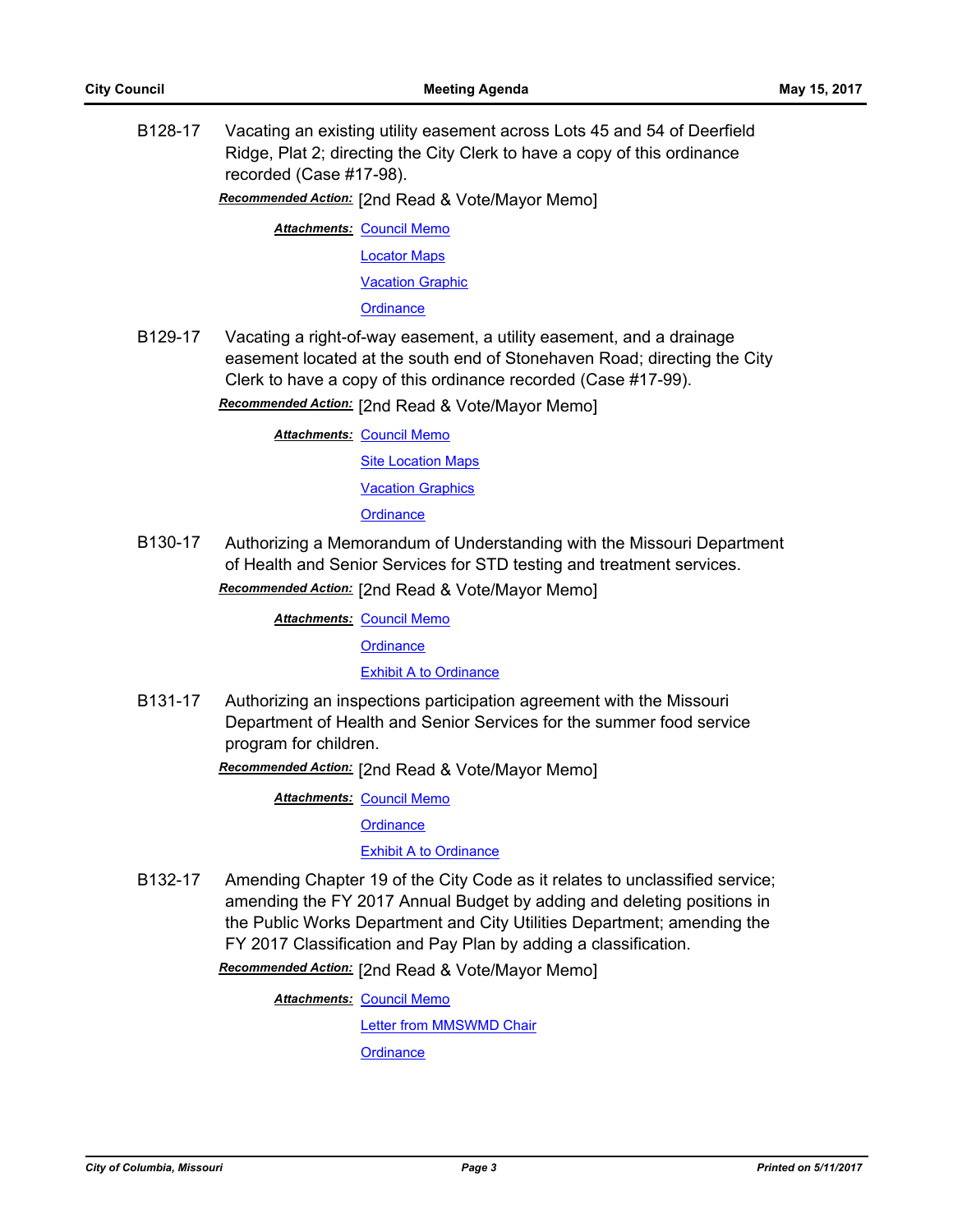B133-17 Amending the FY 2017 Annual Budget by adding and deleting positions in the City Utilities Department - Electric Utility Division. *Recommended Action:* [2nd Read & Vote/Mayor Memo]

**Attachments: [Council Memo](http://gocolumbiamo.legistar.com/gateway.aspx?M=F&ID=d7575f0e-c116-49fe-97dc-3183c4ed4192.docx)** 

[Classification and Pay Plan Amendment - Utilities](http://gocolumbiamo.legistar.com/gateway.aspx?M=F&ID=6620c309-3f5e-4925-ade4-034b00ed16ec.doc)

**[Ordinance](http://gocolumbiamo.legistar.com/gateway.aspx?M=F&ID=cb2b4eb9-04de-4669-b0ff-58b62122824d.doc)** 

B134-17 Authorizing an agreement with The Curators of the University of Missouri for the 2017 Missouri State Senior Games and Show-Me STATE GAMES. *Recommended Action:* [2nd Read & Vote/Mayor Memo]

**Attachments: [Council Memo](http://gocolumbiamo.legistar.com/gateway.aspx?M=F&ID=a477b522-fa90-4634-95d3-ec023e296ddd.docx)** 

**[Ordinance](http://gocolumbiamo.legistar.com/gateway.aspx?M=F&ID=9cd40484-382c-4dbc-82b1-fa81332bfee7.doc)** 

[Exhibit A to Ordinance](http://gocolumbiamo.legistar.com/gateway.aspx?M=F&ID=e9539d9d-d5c3-4f1b-a4b2-7903ed9af8f0.doc)

B135-17 Approving the revised Performance Contract with Hugh Tincher Development, Inc. regarding Bristol Lake Plat 1 (Case #16-215).

*Recommended Action:* [2nd Read & Vote/Mayor Memo]

**Attachments: [Council Memo](http://gocolumbiamo.legistar.com/gateway.aspx?M=F&ID=0cc2e686-950d-41b5-b6d7-9877f49f6510.docx)** 

[Approved Bristol Lake Plat 1](http://gocolumbiamo.legistar.com/gateway.aspx?M=F&ID=d51758f8-a5b4-4b50-8f22-901497305f06.pdf)

[Locator Maps](http://gocolumbiamo.legistar.com/gateway.aspx?M=F&ID=58f82b8e-d1b4-43e4-8030-df17f518c657.pdf)

**[Ordinance](http://gocolumbiamo.legistar.com/gateway.aspx?M=F&ID=1f362bb6-7055-4b5e-8815-972be014b85f.doc)** 

[Exhibit A to Ordinance](http://gocolumbiamo.legistar.com/gateway.aspx?M=F&ID=055675d2-0f43-4709-8c36-dccffe4208d4.pdf)

B136-17 Amending Chapter 27 of the City Code as it relates to the addition of a thermal storage rider.

*Recommended Action:* [2nd Read & Vote/Mayor Memo]

**Attachments: [Council Memo](http://gocolumbiamo.legistar.com/gateway.aspx?M=F&ID=a9937a52-e063-4b3a-a792-82c5e920e1e3.docx)** 

**[Ordinance](http://gocolumbiamo.legistar.com/gateway.aspx?M=F&ID=e2138b81-6cc3-4261-b8c7-e84c39fe7d47.doc)** 

B137-17 Appropriating surplus revenue for FY 2017 Columbia Values Diversity Celebration activities.

*Recommended Action:* [2nd Read & Vote/Mayor Memo]

**Attachments: [Council Memo](http://gocolumbiamo.legistar.com/gateway.aspx?M=F&ID=968a21d0-dd01-42cb-8f50-9f57eab504dd.docx)** 

**[Ordinance](http://gocolumbiamo.legistar.com/gateway.aspx?M=F&ID=10a68076-4cb4-4e77-9658-6b9ddf3348e7.doc)** 

R65-17 Setting a public hearing: consider proposed amendments to the FY 2016 Community Development Block Grant (CDBG) and HOME Annual Action Plan; establishing a comment period.

*Recommended Action:* [Read & Vote/Mayor Memo]

**Attachments: [Council Memo](http://gocolumbiamo.legistar.com/gateway.aspx?M=F&ID=2c1f2c76-e9c6-4039-bf64-bfded5937923.docx)** 

**[Resolution](http://gocolumbiamo.legistar.com/gateway.aspx?M=F&ID=d997073e-4b31-4c24-a109-72422e01e2f4.doc)**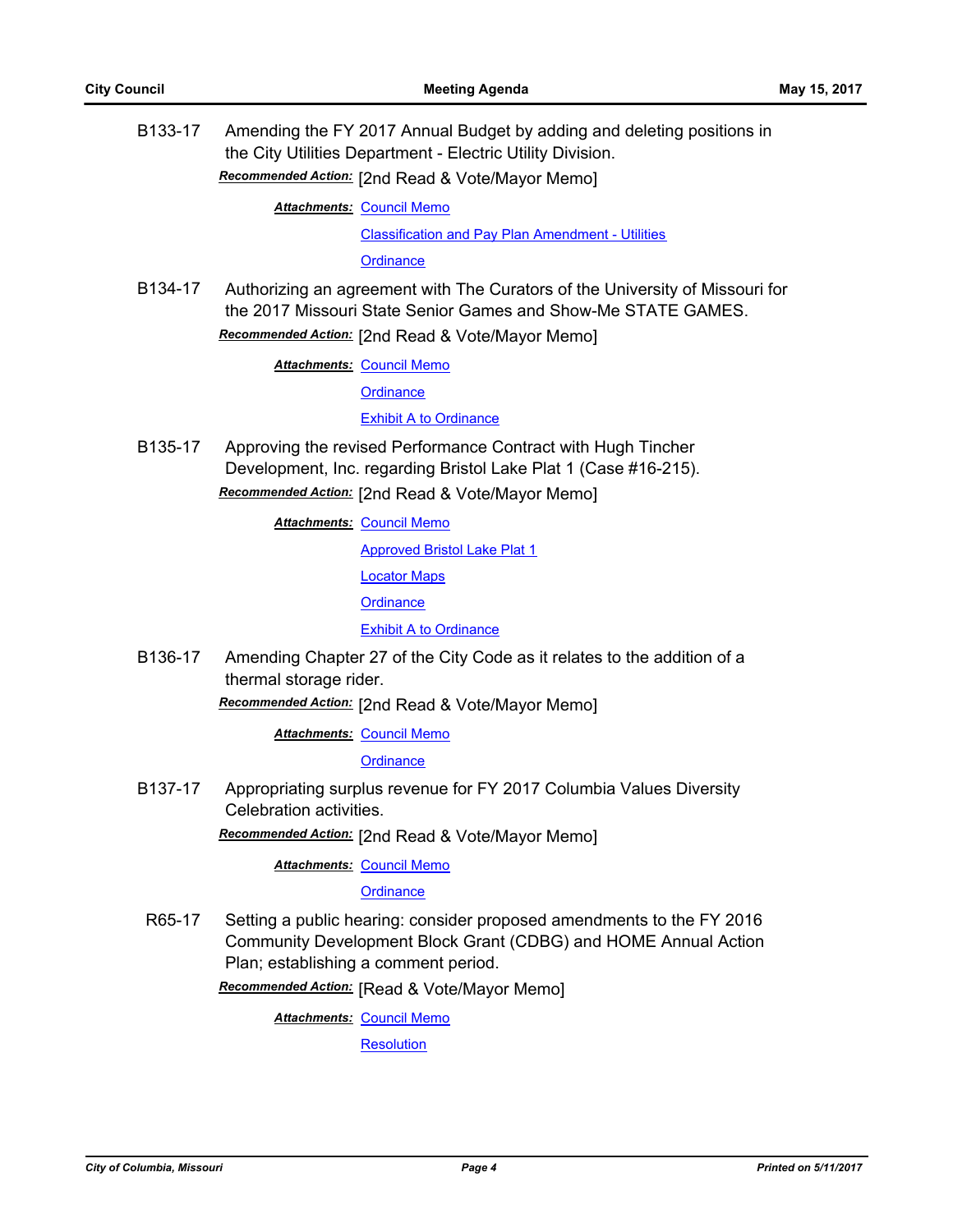R66-17 Authorizing application to the Missouri Department of Transportation for cost share partnership funding for the proposed Keene Street and I-70 Drive Southeast intersection improvement project.

*Recommended Action:* [Read & Vote/Mayor Memo]

**Attachments: [Council Memo](http://gocolumbiamo.legistar.com/gateway.aspx?M=F&ID=97d9e8f6-b649-4927-b2a6-313eaf24fd95.docx)** [Location Map](http://gocolumbiamo.legistar.com/gateway.aspx?M=F&ID=aba57cae-67ea-429c-a53c-7114b9b4a0d4.pdf) [Concept Plan](http://gocolumbiamo.legistar.com/gateway.aspx?M=F&ID=0bfce3eb-e6d5-4848-aa02-10e690b20715.pdf)

**[Resolution](http://gocolumbiamo.legistar.com/gateway.aspx?M=F&ID=be5231be-1c94-4996-b3ff-73ac2382d1e1.doc)** 

R67-17 Authorizing the issuance of Request for Proposals for redevelopment of property located north of The Broadway Hotel and west of the Short Street Garage (1104 E. Walnut Street) in Columbia, Missouri to allow for construction of an approximately 73,000 square foot, seven (7) story hotel tower.

*Recommended Action:* [Read & Vote/Mayor Memo]

**Attachments: [Council Memo](http://gocolumbiamo.legistar.com/gateway.aspx?M=F&ID=0c95df0c-9c3e-4d62-b30b-84630e5d20b7.docx)** 

[The Broadway 2 TIF Application](http://gocolumbiamo.legistar.com/gateway.aspx?M=F&ID=7ef35f1a-64bc-4818-bc29-2b88e9c34bf8.pdf)

**[Resolution](http://gocolumbiamo.legistar.com/gateway.aspx?M=F&ID=974590a6-ed4a-488e-a94c-ee312b5a199e.doc)** 

#### **VIII. NEW BUSINESS**

### **IX. INTRODUCTION AND FIRST READING**

B138-17**\*** Approving the Final Plat of Creek Ridge, Plat No. 2, a Replat of Lot 26 Creek Ridge Plat No. 1 and a Tract located in the North Half of Section 2, Township 47 North, Range 13 West, located at the western terminus of Waltz Drive and south of the southern terminus of Heath Court; authorizing a performance contract.

*Recommended Action:* [Intro & 1st Read/Mayor Memo]

**Attachments: [Council Memo](http://gocolumbiamo.legistar.com/gateway.aspx?M=F&ID=29176b84-f370-4d55-b631-9269be1896ae.docx)** [Locator maps](http://gocolumbiamo.legistar.com/gateway.aspx?M=F&ID=a0edcbf3-630e-4589-bfde-e55b917bcbec.pdf) [Final Plat](http://gocolumbiamo.legistar.com/gateway.aspx?M=F&ID=852f8030-1fc4-4f01-adea-88956079d8a1.pdf) **[Approved Preliminary Plat](http://gocolumbiamo.legistar.com/gateway.aspx?M=F&ID=97042fda-aa7f-4cb2-8a3f-b85e231fceab.pdf) [Ordinance](http://gocolumbiamo.legistar.com/gateway.aspx?M=F&ID=7f834680-1365-4a36-9645-7945edf71c5e.doc)** [Exhibit A to Ordinance](http://gocolumbiamo.legistar.com/gateway.aspx?M=F&ID=ae1de3bf-b5ac-4e4c-bb3a-d9fa1e47c4aa.pdf)

B139-17 Authorizing a participation agreement with the Missouri Joint Municipal Electric Utility Commission for the purchase of wind energy from the Iron Star wind generation facility.

*Recommended Action:* [Intro & 1st Read/Mayor Memo]

**Attachments: [Council Memo](http://gocolumbiamo.legistar.com/gateway.aspx?M=F&ID=99429dde-a50e-4705-9eb4-ec0e8f88573d.docx)** 

**[Ordinance](http://gocolumbiamo.legistar.com/gateway.aspx?M=F&ID=6632bc0c-b43d-4e4c-b4cc-413b3889b02e.doc)** 

[Exhibit A to Ordinance](http://gocolumbiamo.legistar.com/gateway.aspx?M=F&ID=0c06e523-f0f8-4179-b573-01fbf0e77a69.pdf)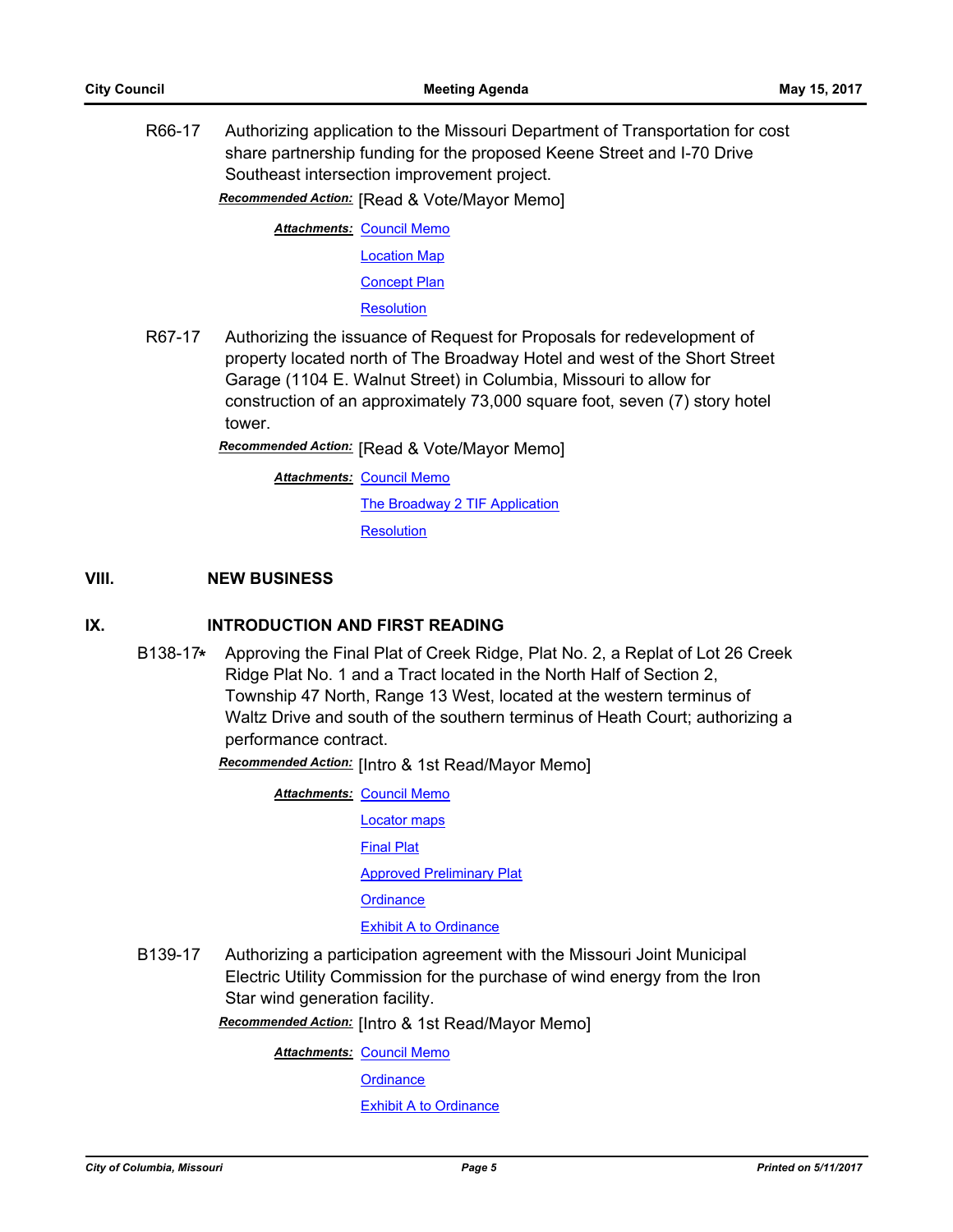B140-17**\*** Authorizing a fiber optic system lease agreement with the Columbia School District for use of a portion of the City's fiber optic cable system. *Recommended Action:* [Intro & 1st Read/Mayor Memo]

**Attachments: [Council Memo](http://gocolumbiamo.legistar.com/gateway.aspx?M=F&ID=a21d95ff-6972-44b1-a385-d1938a392772.docx)** 

**[Ordinance](http://gocolumbiamo.legistar.com/gateway.aspx?M=F&ID=9669dc55-3718-4da9-b55f-ec334a631669.doc)** 

[Exhibit A to Ordinance](http://gocolumbiamo.legistar.com/gateway.aspx?M=F&ID=faada5af-2518-41fc-95b2-93d10e8138e9.pdf)

B141-17**\*** Amending the FY 2017 Annual Budget by adding a position in the City Utilities Department - Utility Customer Services Division. *Recommended Action:* [Intro & 1st Read/Mayor Memo]

**Attachments: [Council Memo](http://gocolumbiamo.legistar.com/gateway.aspx?M=F&ID=381399e2-93a7-437f-8e3b-64351f9d32f0.docx)** 

**[Ordinance](http://gocolumbiamo.legistar.com/gateway.aspx?M=F&ID=43db1ad9-c498-4dc0-a5f6-d1c9d4e2be4e.doc)** 

B142-17**\*** Appropriating funds for the purchase of a replacement solid waste collections vehicle.

*Recommended Action:* [Intro & 1st Read/Mayor Memo]

**Attachments: [Council Memo](http://gocolumbiamo.legistar.com/gateway.aspx?M=F&ID=52a8ef9a-4494-441f-956f-0a7fb36237dd.docx)** 

[Vehicle Image](http://gocolumbiamo.legistar.com/gateway.aspx?M=F&ID=4f4b0670-246e-4cae-a077-39ab27ea2cc7.JPG)

**[Ordinance](http://gocolumbiamo.legistar.com/gateway.aspx?M=F&ID=728b6d84-0bba-4c89-90a4-297c3f72544f.doc)** 

B143-17**\*** Accepting conveyances for sewer and temporary construction purposes; accepting Stormwater Management/BMP Facilities Covenants.

*Recommended Action:* [Intro & 1st Read/Mayor Memo]

**Attachments: [Council Memo](http://gocolumbiamo.legistar.com/gateway.aspx?M=F&ID=ad251f4e-74bf-4321-bc36-45fab146fd64.docx)** 

**[Ordinance](http://gocolumbiamo.legistar.com/gateway.aspx?M=F&ID=6705325c-6b92-4b49-8f30-9219ad8f5c86.doc)** 

B144-17**\*** Authorizing a cooperative agreement with Boone County Family Resources for additional funding for the Parks and Recreation Department's Adapted Community Recreation Program.

*Recommended Action:* [Intro & 1st Read/Mayor Memo]

**Attachments: [Council Memo](http://gocolumbiamo.legistar.com/gateway.aspx?M=F&ID=92025c4c-d39e-4cf3-b1ab-688afc752370.docx)** 

**[Ordinance](http://gocolumbiamo.legistar.com/gateway.aspx?M=F&ID=2f5f47a6-532f-48d9-83e7-895ff7cfa5ec.doc)** 

#### [Exhibit A to Ordinance](http://gocolumbiamo.legistar.com/gateway.aspx?M=F&ID=8baf7c64-a936-49f8-8076-4e95da689eab.pdf)

B145-17**\*** Authorizing a cooperative agreement with Boone County Family Resources for additional funding for the Parks and Recreation Department's Career Awareness Related Experience (CARE) Program for youth employment placement and mentoring services.

*Recommended Action:* [Intro & 1st Read/Mayor Memo]

**Attachments: [Council Memo](http://gocolumbiamo.legistar.com/gateway.aspx?M=F&ID=2f7eb25a-27f7-4c25-9dac-b3f401780b6b.docx)** 

**[Ordinance](http://gocolumbiamo.legistar.com/gateway.aspx?M=F&ID=76cf5d2e-c0eb-4449-8bd2-b3d7dac6edb1.doc)** 

[Exhibit A to Ordinance](http://gocolumbiamo.legistar.com/gateway.aspx?M=F&ID=0ed9fd8c-db68-4459-81b8-85d665742b20.pdf)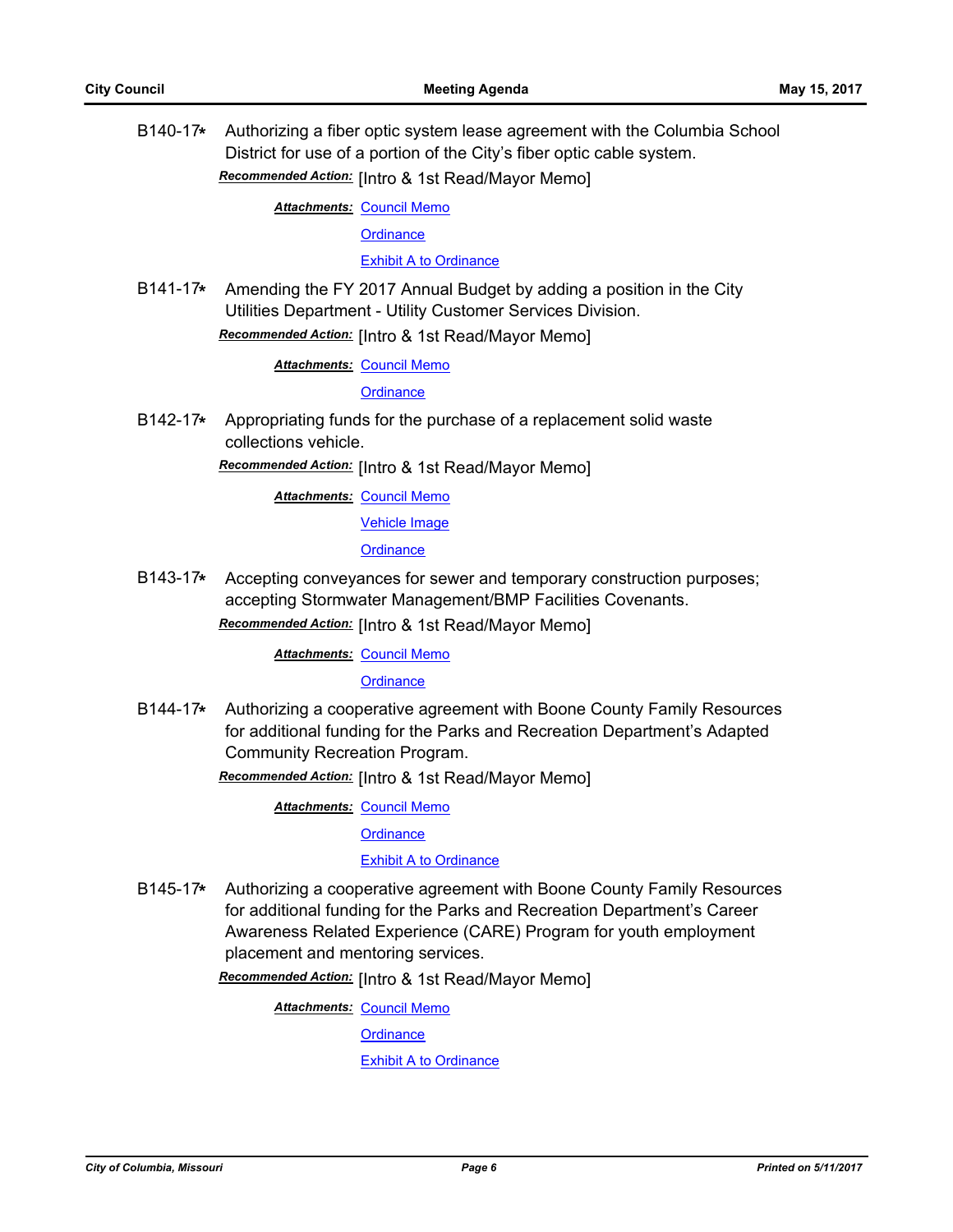B146-17**\*** Appropriating funds for emergency repairs to the HVAC system at the Activity and Recreation Center (ARC).

*Recommended Action:* [Intro & 1st Read/Mayor Memo]

**Attachments: [Council Memo](http://gocolumbiamo.legistar.com/gateway.aspx?M=F&ID=1bc169d6-c261-4d44-b369-62cda86bd52c.docx)** 

**[Ordinance](http://gocolumbiamo.legistar.com/gateway.aspx?M=F&ID=429317b7-da4f-4c5a-8bd5-0027ab46e018.doc)** 

B147-17**\*** Appropriating funds for air service marketing and promotion services per the terms of the agreement with United Airlines, Inc.; authorizing the acquisition of marketing and promotion services from Bucket Media in an amount not to exceed \$250,000.

*Recommended Action:* [Intro & 1st Read/Mayor Memo]

**Attachments: [Council Memo](http://gocolumbiamo.legistar.com/gateway.aspx?M=F&ID=ff00d50c-7e1a-4e15-b97c-b123172dfb40.docx)** [Air Service Agreement with United Airlines](http://gocolumbiamo.legistar.com/gateway.aspx?M=F&ID=f2a60d81-89bc-46dd-8d17-0c6e2bb868ca.pdf) **[Ordinance](http://gocolumbiamo.legistar.com/gateway.aspx?M=F&ID=c1224e5a-b1ea-4f8c-9c68-0383aa78cf2c.doc) [Exhibit A to Ordinance](http://gocolumbiamo.legistar.com/gateway.aspx?M=F&ID=75c56735-e2a5-4189-bcde-1534ab239f2c.pdf)** 

B148-17**\*** Authorizing a right of use license permit with ESS Properties, LLC for construction, installation, maintenance and operation of a fence, cantilever wind gate and necessary appurtenances within a portion of the Hackberry Road right-of-way.

*Recommended Action:* [Intro & 1st Read/Mayor Memo]

**Attachments: [Council Memo](http://gocolumbiamo.legistar.com/gateway.aspx?M=F&ID=1071ea45-f131-40c4-9871-f62d8774e78c.docx)** 

**[Ordinance](http://gocolumbiamo.legistar.com/gateway.aspx?M=F&ID=60aa3fe9-9b36-4458-a155-3bffdb51d3eb.doc)** 

[Attachment A to Ordinance](http://gocolumbiamo.legistar.com/gateway.aspx?M=F&ID=0c2ebd02-c937-41dc-a55e-3dc86eb488b1.pdf)

**\*Non-zoning related introductory item that may be included on a future agenda as a consent item. Any such item can be removed from the consent agenda and placed under old business or new business at the request of a council member or any other interested person. The request must be made at the beginning of the council meeting at which the council bill or resolution is scheduled to be acted upon.** 

**\*\*Zoning related introductory item that may be included on a future agenda as a consent item. Any such item can be removed from the consent agenda and placed under old business at the request of a council member or any other interested person. The request must be made to the city clerk before noon on the Wednesday before the council meeting at which the council bill is scheduled to be considered for passage.**

**Non-asterisk items are expected to be included in a future agenda as a public hearing or an old business item.**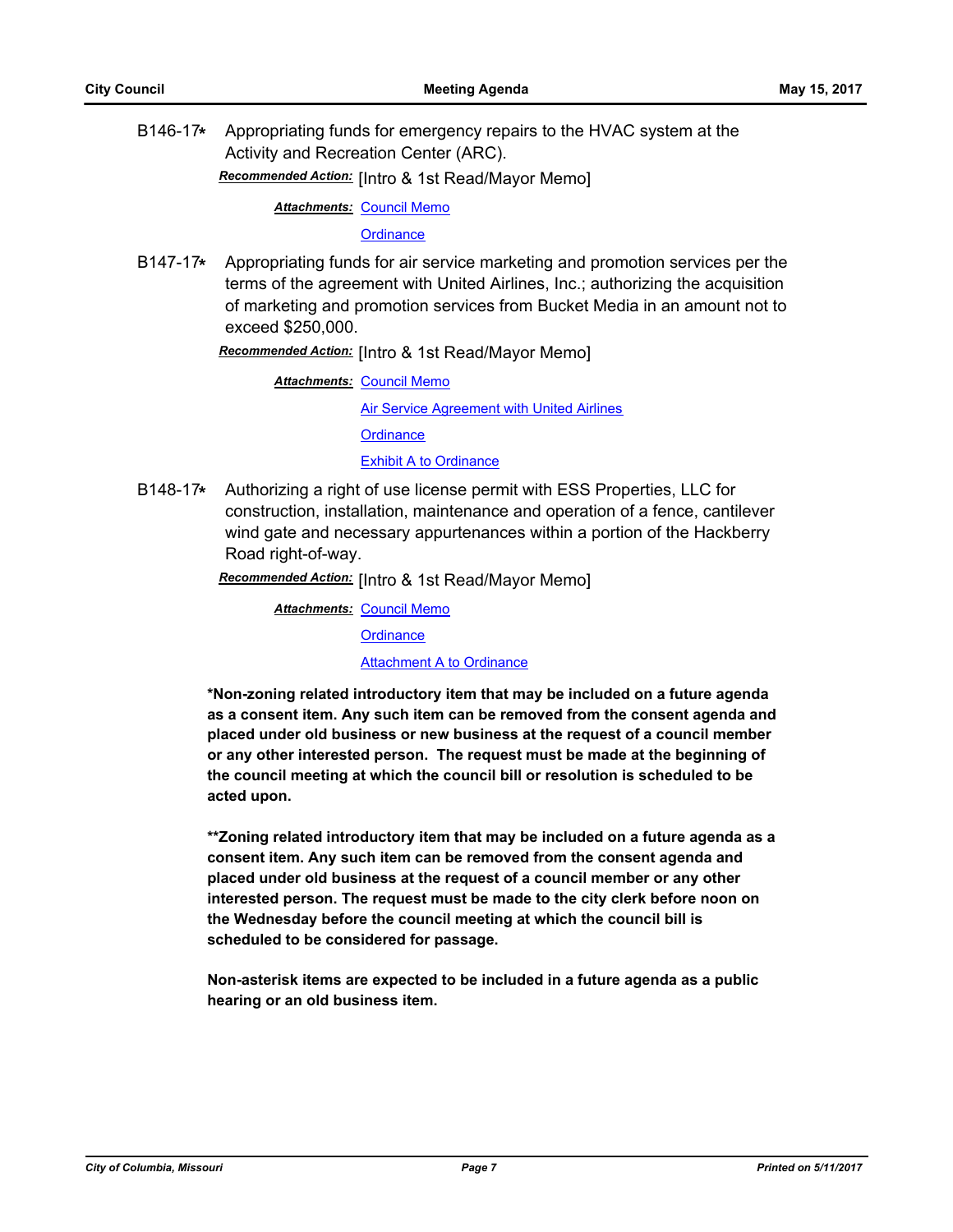#### **X. REPORTS**

REP34-17 Correspondence from the North 763 Community Improvement District (CID) regarding CID board membership.

*Recommended Action:* [Memo]

#### *Attachments:* [North 763 CID Letter](http://gocolumbiamo.legistar.com/gateway.aspx?M=F&ID=c72a9f94-0f38-49e9-ac8f-c39aa783662b.pdf)

REP35-17 Correspondence from the Board of Health regarding licensing of tobacco retailers.

*Recommended Action:* [Memo]

**Attachments: [Letter from Board of Health](http://gocolumbiamo.legistar.com/gateway.aspx?M=F&ID=a66afe1c-2315-4240-8139-f50312917d00.pdf)** 

REP36-17 Correspondence from the Board of Health regarding impoundment and licensing of dogs and cats.

*Recommended Action:* [Memo]

*Attachments:* [Letter from Board of Health](http://gocolumbiamo.legistar.com/gateway.aspx?M=F&ID=8c001f96-3eda-4c18-93ca-5c48d9f0abff.pdf)

REP37-17 City of Columbia Vision Zero Action Plan 2017-2020. *Recommended Action:* [Memo]

**Attachments: [Council Memo](http://gocolumbiamo.legistar.com/gateway.aspx?M=F&ID=10ea1fed-5647-48fb-98e8-10041aeb002b.docx)** 

[City of Columbia Vision Zero Action Plan 2017-2020](http://gocolumbiamo.legistar.com/gateway.aspx?M=F&ID=926c9925-7b71-45ba-8afb-650ead055c25.pdf)

REP38-17 Update on sewer system inflow and infiltration reduction efforts and impact on the reduction of overflows and sewer backups into buildings.

*Recommended Action:* [Memo]

**Attachments: [Council Memo](http://gocolumbiamo.legistar.com/gateway.aspx?M=F&ID=350187a4-5544-4ca3-83db-be131ff76835.docx)** 

[Basin Diagram](http://gocolumbiamo.legistar.com/gateway.aspx?M=F&ID=607b4a61-522e-4b6d-bd74-b58ae81a7b41.pdf)

[Sewer Mains Diagram](http://gocolumbiamo.legistar.com/gateway.aspx?M=F&ID=f6dbfa24-b17a-4869-81aa-bafd4f3c9c7c.pdf)

[Overflow Chart](http://gocolumbiamo.legistar.com/gateway.aspx?M=F&ID=bce19f21-57a6-4e53-9984-34365ea18c4f.pdf)

[Backup Chart](http://gocolumbiamo.legistar.com/gateway.aspx?M=F&ID=b307bae5-6f7b-4d66-846f-e393a18c29aa.pdf)

REP39-17 Salvage of brick pavers from Elm Street and Sixth Street associated with the construction of the Flat Branch Relief Sewer Project 3, Hill and Elm Storm Water Project and Ninth and Elm Storm Water Project.

*Recommended Action:* [Memo]

**Attachments: [Council Memo](http://gocolumbiamo.legistar.com/gateway.aspx?M=F&ID=b50e3c8e-3beb-4a1b-8a21-012b94b8780f.docx)**